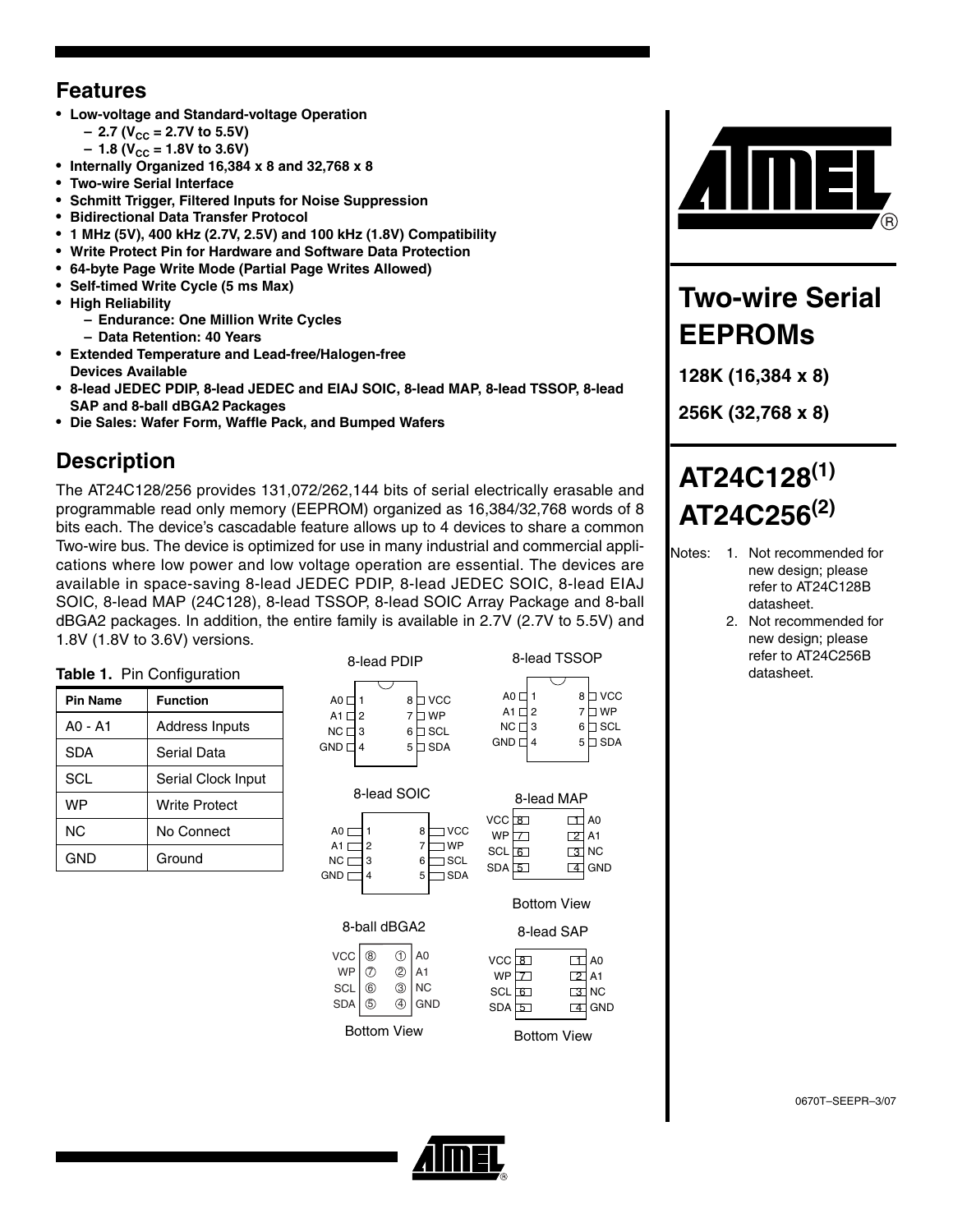

### **Absolute Maximum Ratings\***

| Voltage on Any Pin |
|--------------------|
|                    |
|                    |

#### \*NOTICE: Stresses beyond those listed under "Absolute Maximum Ratings" may cause permanent damage to the device. This is a stress rating only and functional operation of the device at these or any other conditions beyond those indicated in the operational sections of this specification is not implied. Exposure to absolute maximum rating conditions for extended periods may affect device reliability.

### **Figure 1.** Block Diagram

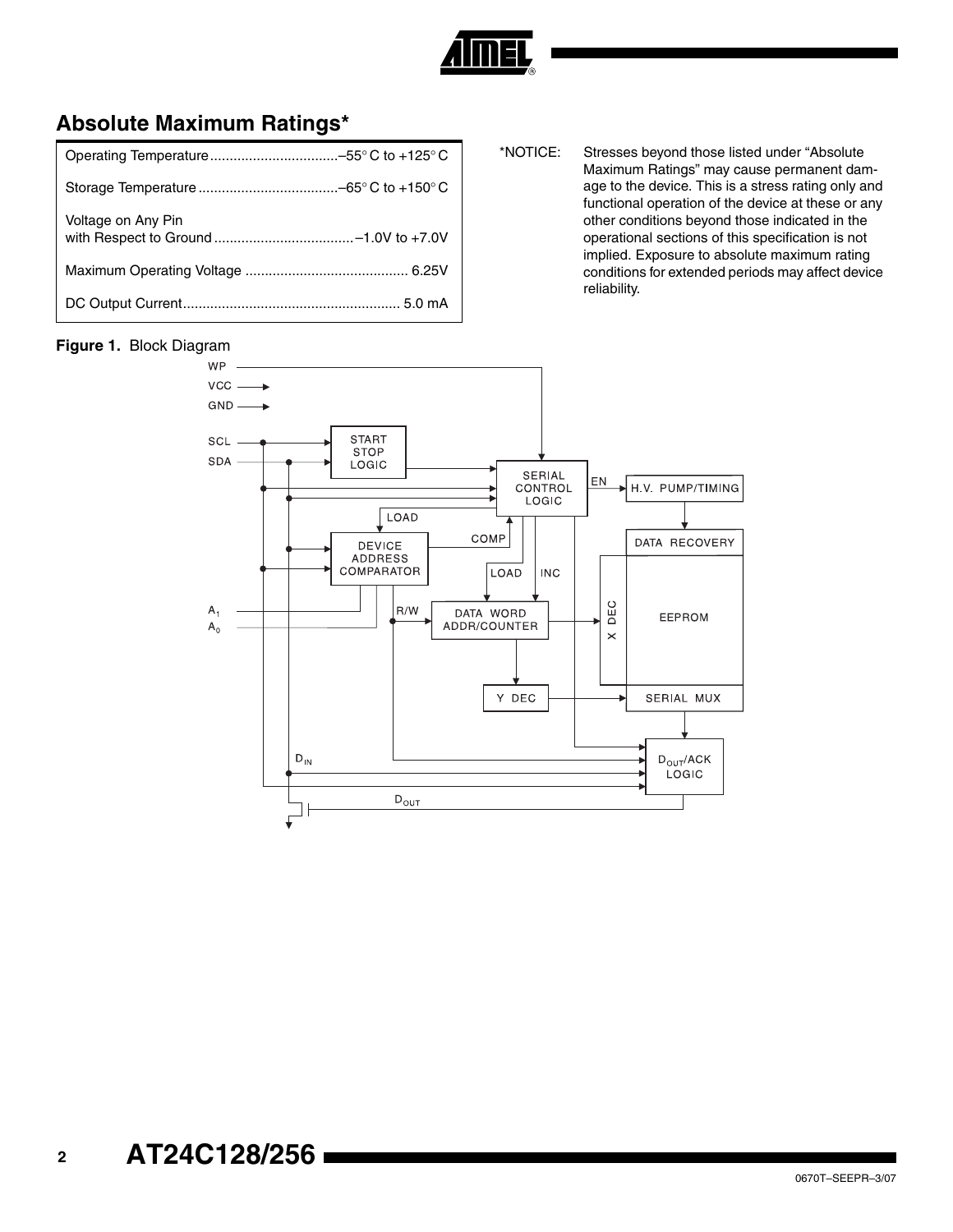### **Pin Description** SERIAL CLOCK (SCL): The SCL input is used to positive edge clock data into each EEPROM device and negative edge clock data out of each device.

**SERIAL DATA (SDA):** The SDA pin is bidirectional for serial data transfer. This pin is opendrain driven and may be wire-ORed with any number of other open-drain or open collector devices.

**DEVICE/ADDRESSES (A1, A0):** The A1 and A0 pins are device address inputs that are hardwired or left not connected for hardware compatibility with other AT24CXX devices. When the pins are hardwired, as many as four 128K/256K devices may be addressed on a single bus system (device addressing is discussed in detail under the Device Addressing section). If the pins are left floating, the A1 and A0 pins will be internally pulled down to GND if the capacitive coupling to the circuit board  $V_{CC}$  plane is <3 pF. If coupling is >3 pF, Atmel recommends connecting the address pins to GND.

**WRITE PROTECT (WP):** The write protect input, when connected to GND, allows normal write operations. When WP is connected high to  $V_{CC}$ , all write operations to the memory are inhibited. If the pin is left floating, the WP pin will be internally pulled down to GND if the capacitive coupling to the circuit board  $V_{CC}$  plane is <3 pF. If coupling is >3 pF, Atmel recommends connecting the pin to GND.

**Memory Organization**

**AT24C128/256, 128K/256K SERIAL EEPROM:** The 128K/256K is internally organized as 256/512 pages of 64-bytes each. Random word addressing requires a 14/15-bit data word address.

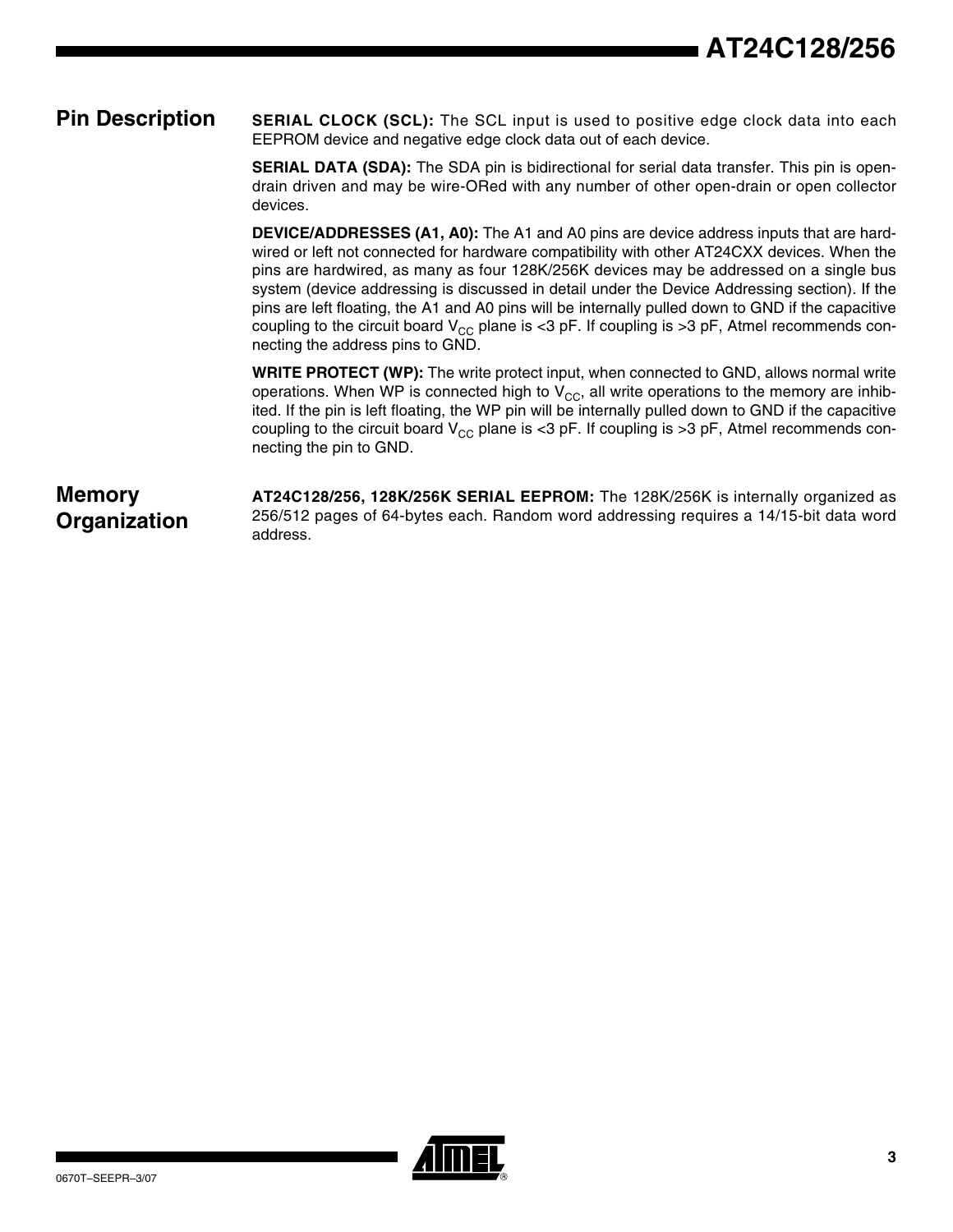

### Table 2. Pin Capacitance<sup>[\(1\)](#page-3-1)</sup>

Applicable over recommended operating range from  $T_A = 25^\circ$  C, f = 1.0 MHz,  $V_{CC} = +1.8V$ .

| Symbol                     | <b>Test Condition</b>               | Max | Units | <b>Conditions</b> |
|----------------------------|-------------------------------------|-----|-------|-------------------|
| $v_{\text{NO}}$            | Input/Output Capacitance (SDA)      |     | рF    | $V_{VQ} = 0V$     |
| $\mathsf{v}_{\mathsf{IN}}$ | Input Capacitance $(A_0, A_1, SCL)$ | ี   | рF    | $V_{IN} = 0V$     |

<span id="page-3-1"></span>Note: 1. This parameter is characterized and is not 100% tested.

### Table 3. DC Characteristics<sup>(1)</sup>

Applicable over recommended operating range from: T<sub>AI</sub> = –40° C to +85° C, V<sub>CC</sub> = +1.8V to +5.5V; T<sub>AE</sub>= –40° C to +125° C<sup>(2)</sup>,  $V_{CC}$  = +2.7V to +5.5V(unless otherwise noted).

| Symbol          | <b>Parameter</b>                        | <b>Test Condition</b>           |                                                                                 | Min            | <b>Typ</b> | Max                | <b>Units</b> |
|-----------------|-----------------------------------------|---------------------------------|---------------------------------------------------------------------------------|----------------|------------|--------------------|--------------|
| $V_{CC1}$       | Supply Voltage                          |                                 |                                                                                 | 1.8            |            | 3.6                | $\vee$       |
| $V_{CC2}$       | Supply Voltage                          |                                 |                                                                                 | 2.5            |            | 5.5                | $\vee$       |
| $V_{CC3}$       | Supply Voltage                          |                                 |                                                                                 | 4.5            |            | 5.5                | $\vee$       |
| $I_{\rm CC1}$   | <b>Supply Current</b>                   | $V_{\text{CC}} = 5.0V$          | READ at 400 kHz                                                                 |                | 1.0        | 2.0                | mA           |
| $I_{CC2}$       | <b>Supply Current</b>                   | $V_{\text{CC}} = 5.0V$          | WRITE at 400 kHz                                                                |                | 2.0        | 3.0                | mA           |
|                 | <b>Standby Current</b>                  | $V_{\rm CC} = 1.8V$             |                                                                                 |                |            | 0.2                | μA           |
| $I_{SB1}$       | $(1.8V$ option)                         | $V_{\text{CC}} = 3.6V$          | $V_{IN}$ = $V_{CC}$ or $V_{SS}$                                                 |                |            | 2.0                |              |
|                 | <b>Standby Current</b>                  | $V_{\text{CC}} = 2.5V$          |                                                                                 |                |            | 0.5                | μA           |
| $I_{SB2}$       | (2.5V option)                           | $V_{CC} = 5.5V$                 | $V_{IN}$ = $V_{CC}$ or $V_{SS}$                                                 |                |            | 6.0                |              |
| $I_{SB3}$       | <b>Standby Current</b><br>(5.0V option) |                                 | $V_{\text{CC}} = 4.5 - 5.5V$ $V_{\text{IN}} = V_{\text{CC}}$ or $V_{\text{SS}}$ |                |            | 6.0                | μA           |
| Iц              | Input Leakage Current                   | $V_{IN}$ = $V_{CC}$ or $V_{SS}$ |                                                                                 |                | 0.10       | 3.0                | μA           |
| $I_{LO}$        | Output Leakage<br>Current               |                                 | $V_{\text{OUT}} = V_{\text{CC}}$ or $V_{\text{SS}}$                             |                | 0.05       | 3.0                | μA           |
| $V_{IL}$        | Input Low Level <sup>(1)</sup>          |                                 |                                                                                 | $-0.6$         |            | $V_{\rm CC}$ x 0.3 | $\vee$       |
| $V_{\text{IH}}$ | Input High Level <sup>(1)</sup>         |                                 |                                                                                 | $V_{CC}$ x 0.7 |            | $V_{CG}$ + 0.5     | $\vee$       |
| $V_{OL2}$       | Output Low Level                        | $V_{\text{CC}}$ = 3.0V          | $I_{OL} = 2.1$ mA                                                               |                |            | 0.4                | $\vee$       |
| $V_{OL1}$       | Output Low Level                        | $V_{\rm CC} = 1.8V$             | $I_{OL} = 0.15$ mA                                                              |                |            | 0.2                | $\vee$       |

<span id="page-3-2"></span><span id="page-3-0"></span>Notes: 1.  $V_{\parallel}$  min and  $V_{\parallel}$  max are reference only and are not tested.

2. The AT24C128/256 bearing the process letter "B" on the package (the mark is located in the lower right corner on the topside of the package) are approved for operation in the extended temperature range.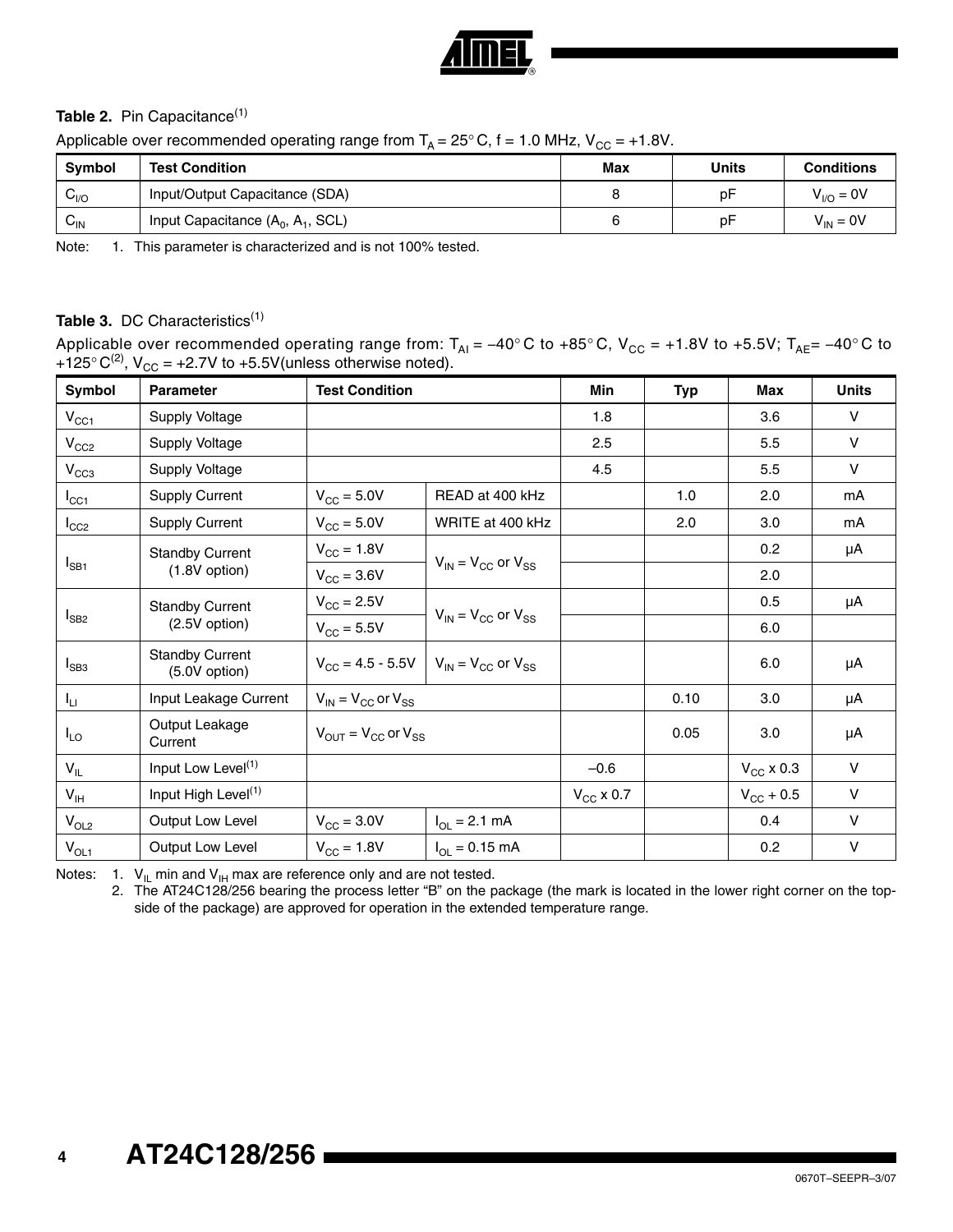### **Table 4.** AC Characteristics – Industrial Temperatures

Applicable over recommended operating range from  $T_{Al} = -40^\circ$  C to +85° C, V<sub>CC</sub> = +1.8V to +5.5V, CL = 100 pF (unless otherwise noted). Test conditions are listed in Note 2.

|                                                                                    |                                                                                 |     | $1.8$ -volt     |             | $2.5$ -volt                      |      | 5.0-volt        |                 |
|------------------------------------------------------------------------------------|---------------------------------------------------------------------------------|-----|-----------------|-------------|----------------------------------|------|-----------------|-----------------|
| Symbol                                                                             | <b>Parameter</b>                                                                | Min | <b>Max</b>      | Min         | <b>Max</b>                       | Min  | <b>Max</b>      | <b>Units</b>    |
| $\mathsf{f}_{\mathsf{SCL}}$                                                        | Clock Frequency, SCL                                                            |     | 100             |             | 400                              |      | 1000            | kHz             |
| $t_{LOW}$                                                                          | Clock Pulse Width Low                                                           | 4.7 |                 | 1.3         |                                  | 0.4  |                 | μs              |
| $\mathfrak{t}_{\mathsf{HIGH}}$                                                     | Clock Pulse Width High                                                          | 4.0 |                 | 0.6         |                                  | 0.4  |                 | μs              |
| $t_{AA}$                                                                           | Clock Low to Data Out Valid                                                     | 0.1 | 4.5             | 0.05        | 0.9                              | 0.05 | 0.55            | μs              |
| $t_{\text{BUF}}$                                                                   | Time the bus must be free before a<br>new transmission can start <sup>(1)</sup> | 4.7 |                 | 1.3         |                                  | 0.5  |                 | μs              |
| t <sub>HD.STA</sub>                                                                | <b>Start Hold Time</b>                                                          | 4.0 |                 | 0.6         |                                  | 0.25 |                 | μs              |
| $t_{\text{SU,STA}}$                                                                | Start Set-up Time                                                               | 4.7 |                 | 0.6         |                                  | 0.25 |                 | μs              |
| t <sub>HD.DAT</sub>                                                                | Data In Hold Time                                                               | 0   |                 | $\mathbf 0$ |                                  | 0    |                 | μs              |
| $\mathfrak{t}_{\textsf{S} \textsf{U} \textsf{.} \textsf{D} \textsf{A} \textsf{T}}$ | Data In Set-up Time                                                             | 200 |                 | 100         |                                  | 100  |                 | ns              |
| $t_{\mathsf{R}}$                                                                   | Inputs Rise Time <sup>(1)</sup>                                                 |     | 1.0             |             | 0.3                              |      | 0.3             | μs              |
| $t_{\rm F}$                                                                        | Inputs Fall Time <sup>(1)</sup>                                                 |     | 300             |             | 300                              |      | 100             | ns              |
| $t_{\text{SU,STO}}$                                                                | Stop Set-up Time                                                                | 4.7 |                 | 0.6         |                                  | 0.25 |                 | μs              |
| $t_{DH}$                                                                           | Data Out Hold Time                                                              | 100 |                 | 50          |                                  | 50   |                 | ns              |
| $t_{WR}$                                                                           | Write Cycle Time                                                                |     | 20 or $5^{(3)}$ |             | 10 or $5^{(3)}$                  |      | 10 or $5^{(3)}$ | ms              |
| Endurance <sup>(1)</sup>                                                           | 25°C, Page Mode                                                                 |     |                 |             | 100k or 1,000,000 <sup>(4)</sup> |      |                 | Write<br>Cycles |

<span id="page-4-0"></span>Notes: 1. This parameter is characterized and is not 100% tested.

2. AC measurement conditions:

 $R<sub>L</sub>$  (connects to V<sub>CC</sub>): 1.3 kΩ (2.5V, 5V), 10 kΩ (1.8V)

Input pulse voltages:  $0.3$  V<sub>CC</sub> to 0.7 V<sub>CC</sub>

Input rise and fall times: ≤50 ns

Input and output timing reference voltages:  $0.5$   $V_{CC}$ 

- <span id="page-4-1"></span>3. The Write Cycle Time of 5 ms only applies to the AT24C128/256 devices bearing the process letter "B" on the package (the mark is located in the lower right corner on the top side of the package).
- 4. The AT24C128/256 bearing the process letter "B" in the package (the mark is located in the lower right corner on the top side of the package), guarantees 1 million write cycle endurance  $(1.8 - 3.6V)$ .

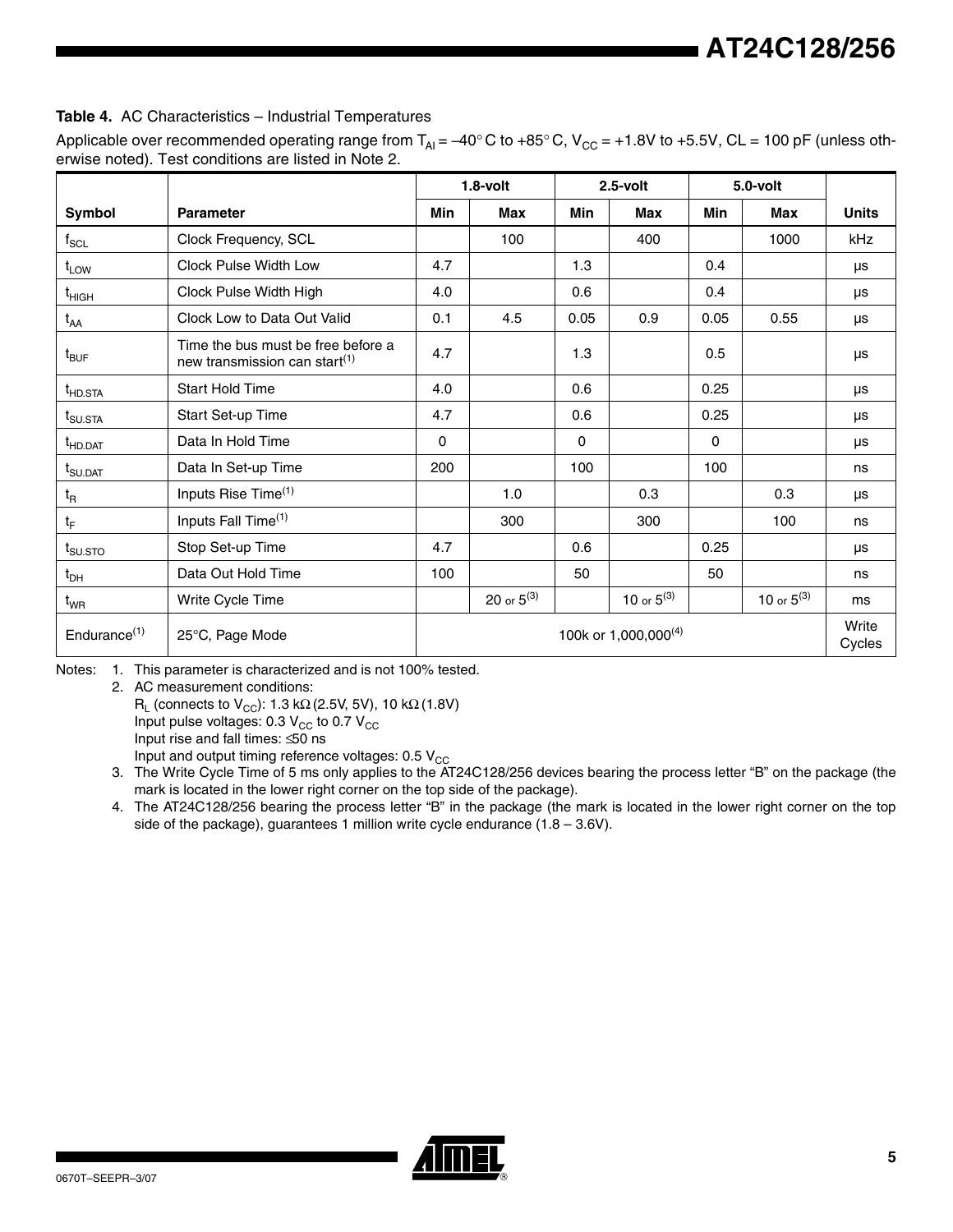### **Table 5.** AC Characteristics<sup>[\(5\)](#page-5-0)</sup> – Extended Temperatures

Applicable over recommended operating range from  $T_{AE} = -40^{\circ}$  C to +125° C, V<sub>CC</sub> = +2.7V to +5.5V, CL = 100 pF (unless otherwise noted). Test conditions are listed in Note 2.

|                                 |                                                                        |      | 2.7-volt        |                                  | $5.0$ -volt     |                 |
|---------------------------------|------------------------------------------------------------------------|------|-----------------|----------------------------------|-----------------|-----------------|
| Symbol                          | <b>Parameter</b>                                                       | Min  | Max             | Min                              | Max             | <b>Units</b>    |
| $\mathsf{f}_{\mathsf{SCL}}$     | Clock Frequency, SCL                                                   |      | 400             |                                  | 1000            | <b>kHz</b>      |
| $t_{LOW}$                       | <b>Clock Pulse Width Low</b>                                           | 1.3  |                 | 0.4                              |                 | μs              |
| $\mathfrak{t}_{\mathsf{HIGH}}$  | Clock Pulse Width High                                                 | 0.6  |                 | 0.4                              |                 | μs              |
| $t_{AA}$                        | Clock Low to Data Out Valid                                            | 0.05 | 0.9             | 0.05                             | 0.55            | μs              |
| $t_{\mathsf{BUF}}$              | Time the bus must be free before a new<br>transmission can start $(1)$ | 1.3  |                 | 0.5                              |                 | μs              |
| $t_{HD,STA}$                    | Start Hold Time                                                        | 0.6  |                 | 0.25                             |                 | μs              |
| $t_{\text{SU,STA}}$             | Start Set-up Time                                                      | 0.6  |                 | 0.25                             |                 | μs              |
| t <sub>HD.DAT</sub>             | Data In Hold Time                                                      | 0    |                 | 0                                |                 | μs              |
| $t_{\text{SU.DAT}}$             | Data In Set-up Time                                                    | 100  |                 | 100                              |                 | ns              |
| $t_{\mathsf{R}}$                | Inputs Rise Time <sup>(1)</sup>                                        |      | 0.3             |                                  | 0.3             | μs              |
| $t_F$                           | Inputs Fall Time <sup>(1)</sup>                                        |      | 300             |                                  | 100             | ns              |
| $t_{\scriptstyle\text{SU,STO}}$ | Stop Set-up Time                                                       | 0.6  |                 | 0.25                             |                 | μs              |
| $t_{DH}$                        | Data Out Hold Time                                                     | 50   |                 | 50                               |                 | ns              |
| $t_{WR}$                        | Write Cycle Time                                                       |      | 10 or $5^{(3)}$ |                                  | 10 or $5^{(3)}$ | ms              |
| Endurance $(1)$                 | 25°C, Page Mode                                                        |      |                 | 100k or 1,000,000 <sup>(4)</sup> |                 | Write<br>Cycles |

<span id="page-5-1"></span>Notes: 1. This parameter is characterized and is not 100% tested.

2. AC measurement conditions:

R<sub>L</sub> (connects to V<sub>CC</sub>): 1.3 kΩ (2.5V, 5V), 10 kΩ (1.8V)

Input pulse voltages:  $0.3 V_{\text{CC}}$  to  $0.7 V_{\text{CC}}$ 

Input rise and fall times: ≤50 ns

Input and output timing reference voltages:  $0.5 V_{CC}$ 

- <span id="page-5-2"></span>3. The Write Cycle Time of 5 ms only applies to the AT24C128/256 devices bearing the process letter "B" on the package (the mark is located in the lower right corner on the top side of the package).
- <span id="page-5-3"></span>4. The AT24C128/256 bearing the process letter "B" in the package (the mark is located in the lower right corner on the top side of the package), guarantees 1 million write cycle endurance  $(1.8 - 3.6V)$ .
- <span id="page-5-0"></span>5. The AT24C128/256 bearing the process letter "B" on the package (the mark is located in the lower right corner on the topside of the package) are approved for operation in the extended temperature range.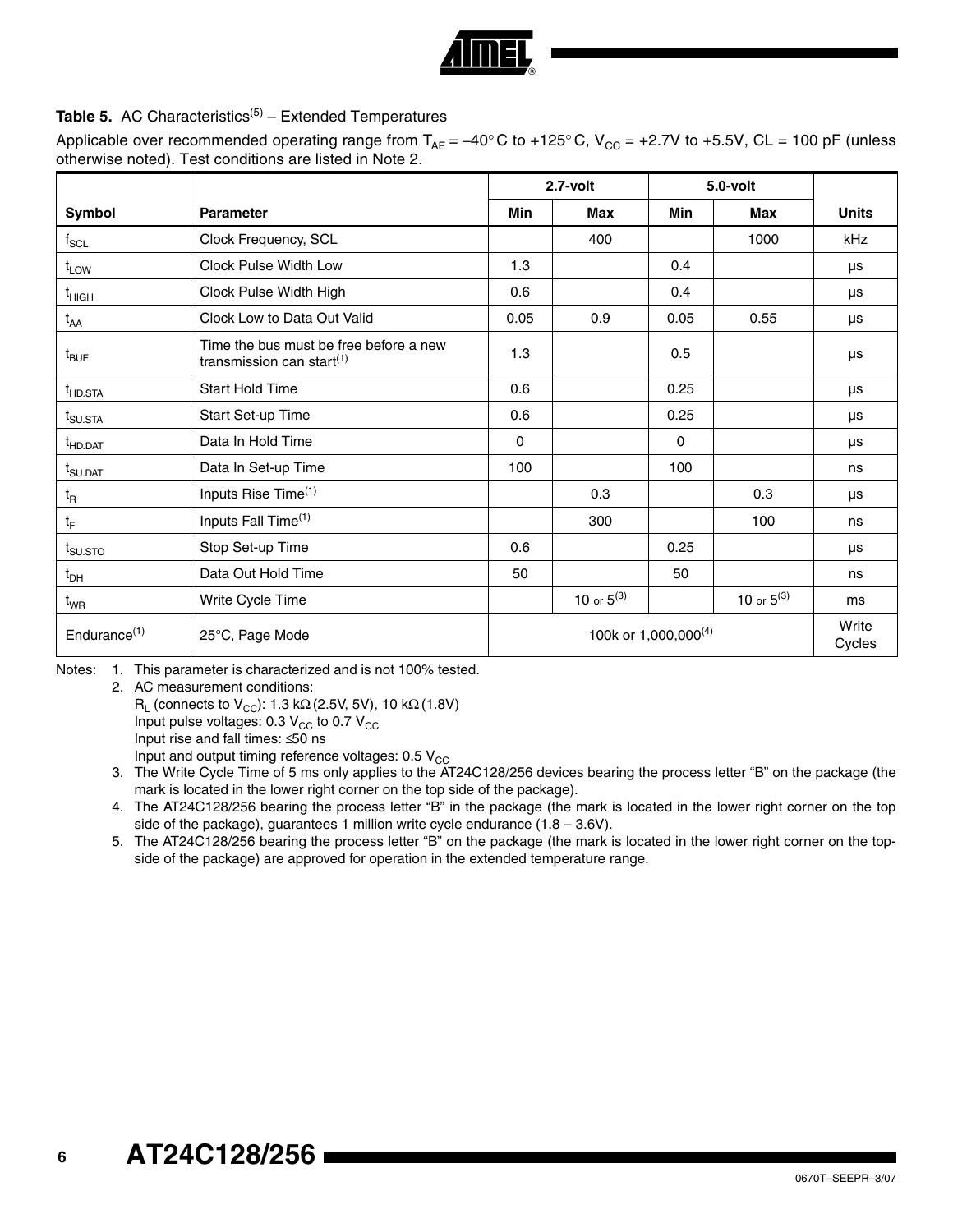### **Device Operation**

**CLOCK and DATA TRANSITIONS:** The SDA pin is normally pulled high with an external device. Data on the SDA pin may change only during SCL low time periods (see [Figure 4 on](#page-8-0) [page 9\)](#page-8-0). Data changes during SCL high periods will indicate a start or stop condition as defined below.

**START CONDITION:** A high-to-low transition of SDA with SCL high is a start condition which must precede any other command (see [Figure 5 on page 9\)](#page-8-1).

**STOP CONDITION:** A low-to-high transition of SDA with SCL high is a stop condition. After a read sequence, the stop command will place the EEPROM in a standby power mode (see [Fig](#page-8-1)[ure 5 on page 9](#page-8-1)).

**ACKNOWLEDGE:** All addresses and data words are serially transmitted to and from the EEPROM in 8-bit words. The EEPROM sends a zero during the ninth clock cycle to acknowledge that it has received each word.

**STANDBY MODE:** The AT24C128/256 features a low power standby mode which is enabled: a) upon power-up and b) after the receipt of the STOP bit and the completion of any internal operations.

**MEMORY RESET:** After an interruption in protocol, power loss or system reset, any two-wire part can be reset by following these steps: (a) Clock up to 9 cycles, (b) look for SDA high in each cycle while SCL is high and then (c) create a start condition as SDA is high.

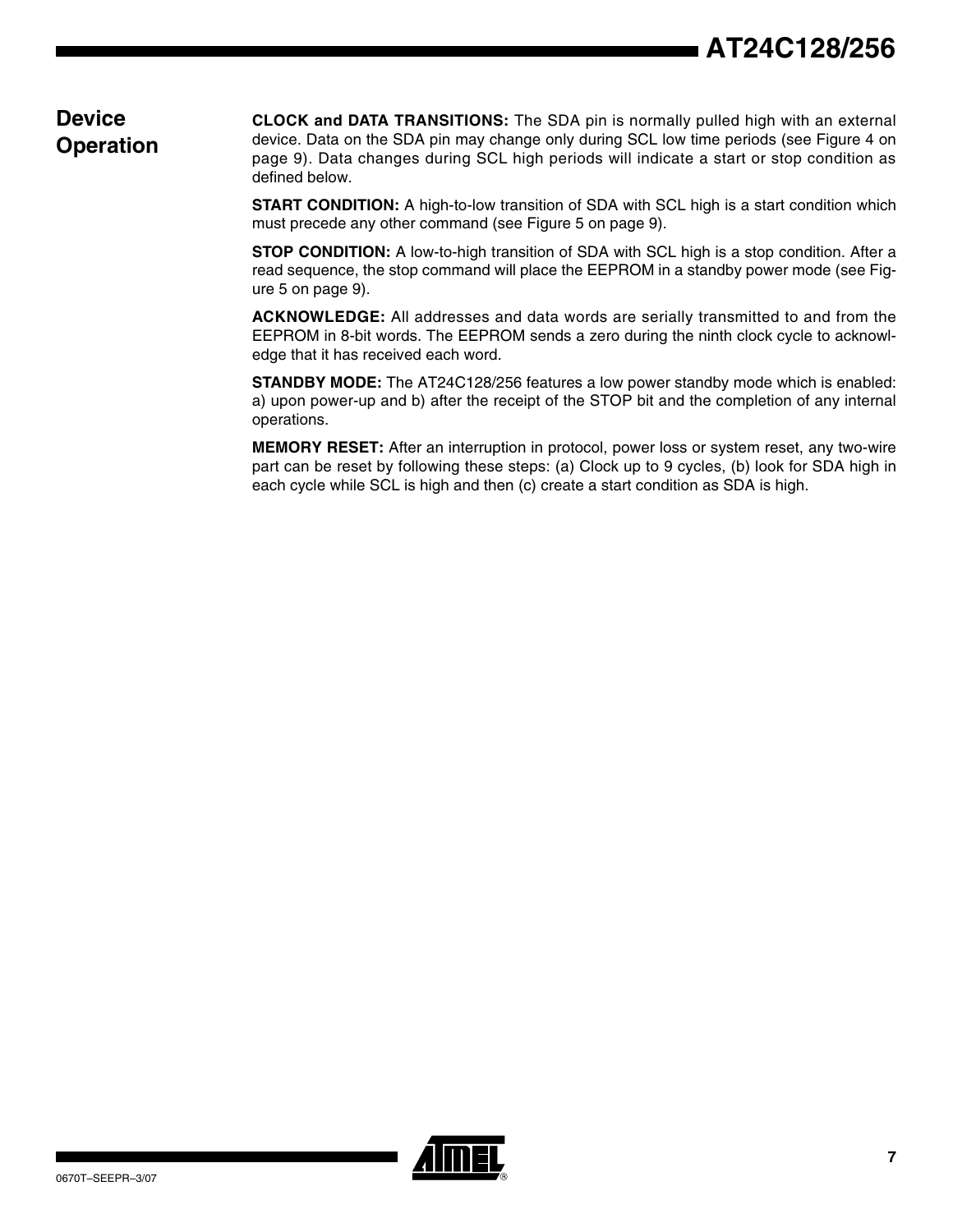

### **Figure 2.** Bus Timing (SCL: Serial Clock, SDA: Serial Data I/O®)



**Figure 3.** Write Cycle Timing (SCL: Serial Clock, SDA: Serial Data I/O)



Note:  $1.$  The write cycle time t<sub>WR</sub> is the time from a valid stop condition of a write sequence to the end of the internal clear/write cycle.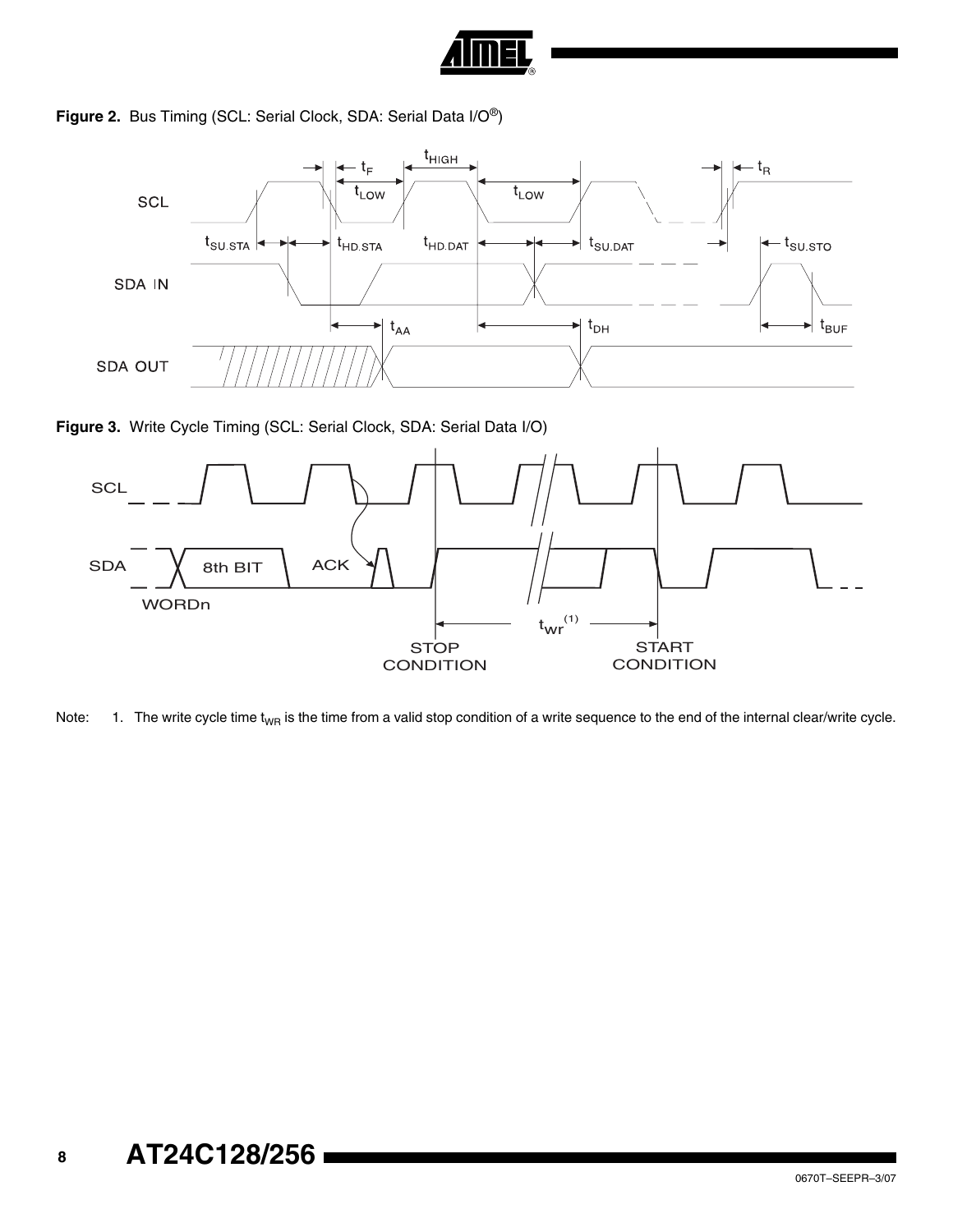### <span id="page-8-0"></span>**Figure 4.** Data Validity



<span id="page-8-1"></span>**Figure 5.** Start and Stop Definition







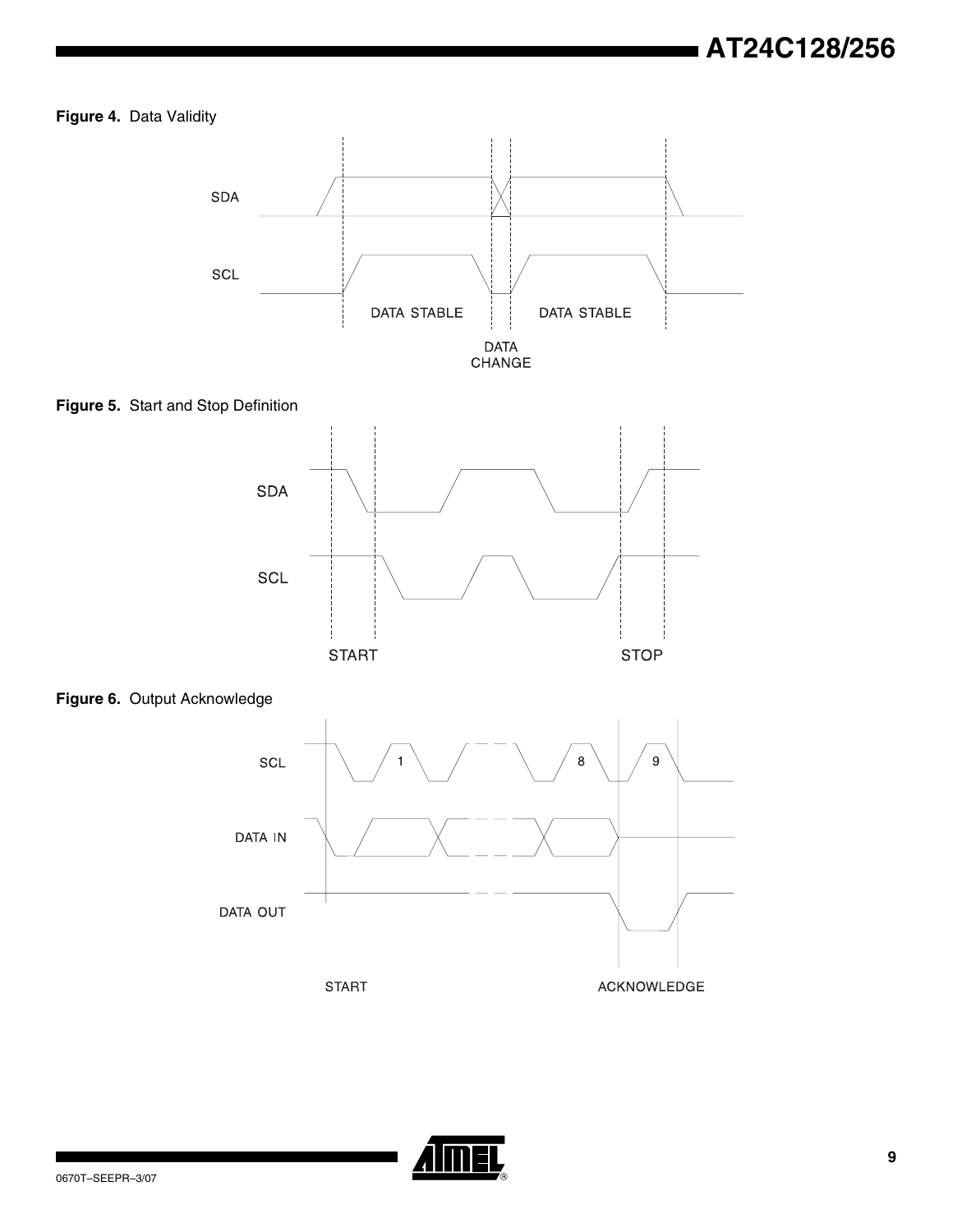| R) |
|----|

| <b>Device</b><br><b>Addressing</b> | The 128K/256K EEPROM requires an 8-bit device address word following a start condition to<br>enable the chip for a read or write operation (see Figure 7 on page 11). The device address<br>word consists of a mandatory one, zero sequence for the first five most significant bits as<br>shown. This is common to all two-wire EEPROM devices.                                                                                                                                                                                                                                                                                                                                                                  |
|------------------------------------|-------------------------------------------------------------------------------------------------------------------------------------------------------------------------------------------------------------------------------------------------------------------------------------------------------------------------------------------------------------------------------------------------------------------------------------------------------------------------------------------------------------------------------------------------------------------------------------------------------------------------------------------------------------------------------------------------------------------|
|                                    | The 128K/256K uses the two device address bits A1, A0 to allow as many as four devices on<br>the same bus. These bits must compare to their corresponding hardwired input pins. The A1<br>and A0 pins use an internal proprietary circuit that biases them to a logic low condition if the<br>pins are allowed to float.                                                                                                                                                                                                                                                                                                                                                                                          |
|                                    | The eighth bit of the device address is the read/write operation select bit. A read operation is<br>initiated if this bit is high and a write operation is initiated if this bit is low.                                                                                                                                                                                                                                                                                                                                                                                                                                                                                                                          |
|                                    | Upon a compare of the device address, the EEPROM will output a zero. If a compare is not<br>made, the device will return to a standby state.                                                                                                                                                                                                                                                                                                                                                                                                                                                                                                                                                                      |
|                                    | <b>DATA SECURITY:</b> The AT24C128/256 has a hardware data protection scheme that allows the<br>user to write protect the whole memory when the WP pin is at $V_{CC}$ .                                                                                                                                                                                                                                                                                                                                                                                                                                                                                                                                           |
| Write<br><b>Operations</b>         | <b>BYTE WRITE:</b> A write operation requires two 8-bit data word addresses following the device<br>address word and acknowledgment. Upon receipt of this address, the EEPROM will again<br>respond with a zero and then clock in the first 8-bit data word. Following receipt of the 8-bit<br>data word, the EEPROM will output a zero. The addressing device, such as a microcontroller,<br>then must terminate the write sequence with a stop condition. At this time the EEPROM enters<br>an internally-timed write cycle, $t_{WR}$ , to the nonvolatile memory. All inputs are disabled during<br>this write cycle and the EEPROM will not respond until the write is complete (see Figure 8 on<br>page 11). |
|                                    | <b>PAGE WRITE:</b> The 128K/256K EEPROM is capable of 64-byte page writes.                                                                                                                                                                                                                                                                                                                                                                                                                                                                                                                                                                                                                                        |

A page write is initiated the same way as a byte write, but the microcontroller does not send a stop condition after the first data word is clocked in. Instead, after the EEPROM acknowledges receipt of the first data word, the microcontroller can transmit up to 63 more data words. The EEPROM will respond with a zero after each data word received. The microcontroller must terminate the page write sequence with a stop condition (see [Figure 9 on page 12](#page-11-0)).

The data word address lower 6 bits are internally incremented following the receipt of each data word. The higher data word address bits are not incremented, retaining the memory page row location. When the word address, internally generated, reaches the page boundary, the following byte is placed at the beginning of the same page. If more than 64 data words are transmitted to the EEPROM, the data word address will "roll over" and previous data will be overwritten. The address "roll over" during write is from the last byte of the current page to the first byte of the same page.

**ACKNOWLEDGE POLLING:** Once the internally-timed write cycle has started and the EEPROM inputs are disabled, acknowledge polling can be initiated. This involves sending a start condition followed by the device address word. The read/write bit is representative of the operation desired. Only if the internal write cycle has completed will the EEPROM respond with a zero, allowing the read or write sequence to continue.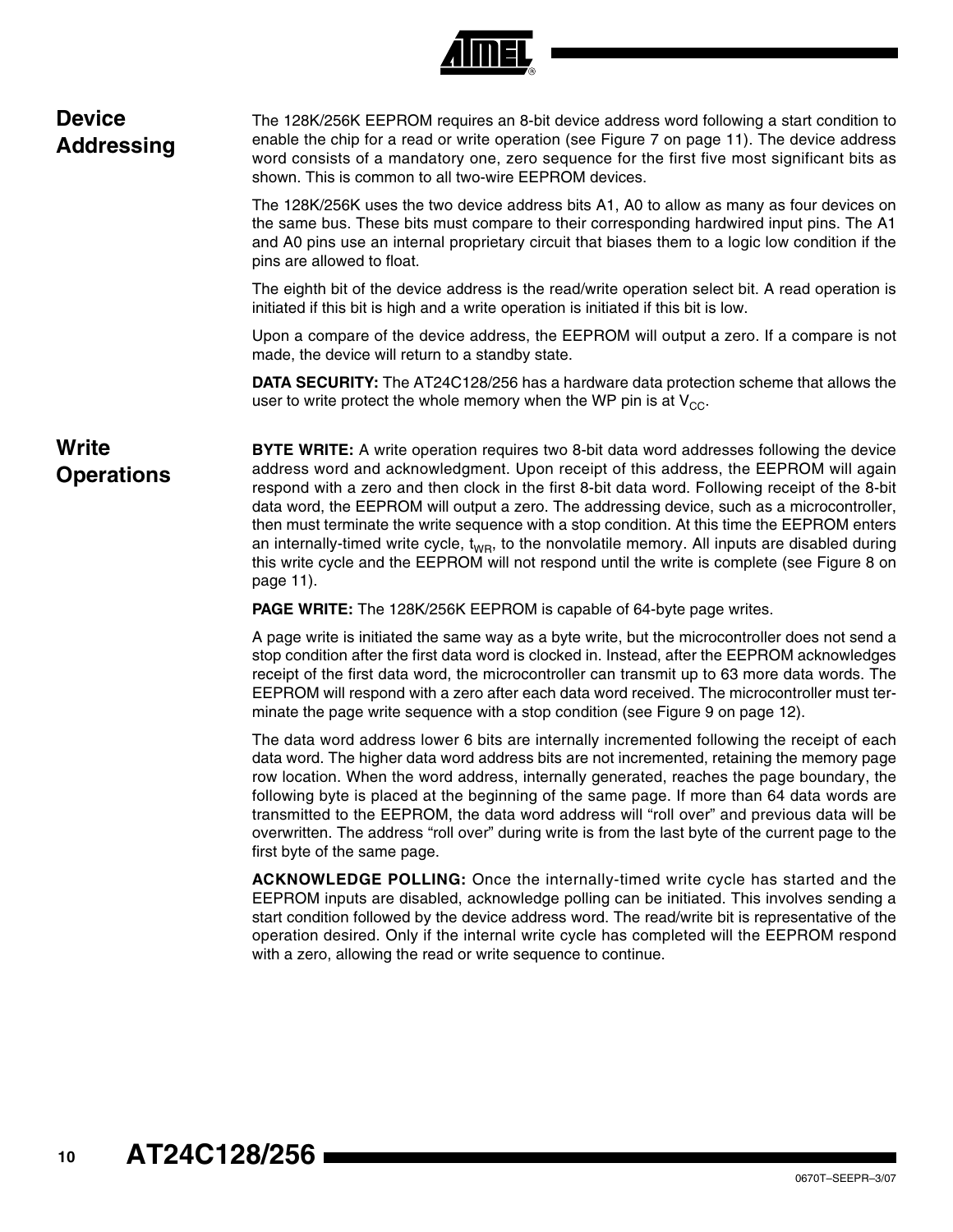### **Read Operations**

Read operations are initiated the same way as write operations with the exception that the read/write select bit in the device address word is set to one. There are three read operations: current address read, random address read and sequential read.

**CURRENT ADDRESS READ:** The internal data word address counter maintains the last address accessed during the last read or write operation, incremented by one. This address stays valid between operations as long as the chip power is maintained. The address "roll over" during read is from the last byte of the last memory page, to the first byte of the first page.

Once the device address with the read/write select bit set to one is clocked in and acknowledged by the EEPROM, the current address data word is serially clocked out. The microcontroller does not respond with an input zero but does generate a following stop condition (see [Figure 10 on page 12](#page-11-1)).

**RANDOM READ:** A random read requires a "dummy" byte write sequence to load in the data word address. Once the device address word and data word address are clocked in and acknowledged by the EEPROM, the microcontroller must generate another start condition. The microcontroller now initiates a current address read by sending a device address with the read/write select bit high. The EEPROM acknowledges the device address and serially clocks out the data word. The microcontroller does not respond with a zero but does generate a following stop condition (see [Figure 11 on page 12\)](#page-11-2).

**SEQUENTIAL READ:** Sequential reads are initiated by either a current address read or a random address read. After the microcontroller receives a data word, it responds with an acknowledge. As long as the EEPROM receives an acknowledge, it will continue to increment the data word address and serially clock out sequential data words. When the memory address limit is reached, the data word address will "roll over" and the sequential read will continue. The sequential read operation is terminated when the microcontroller does not respond with a zero but does generate a following stop condition (see [Figure 12 on page 12](#page-11-3)).

<span id="page-10-0"></span>**Figure 7.** Device Address



<span id="page-10-1"></span>

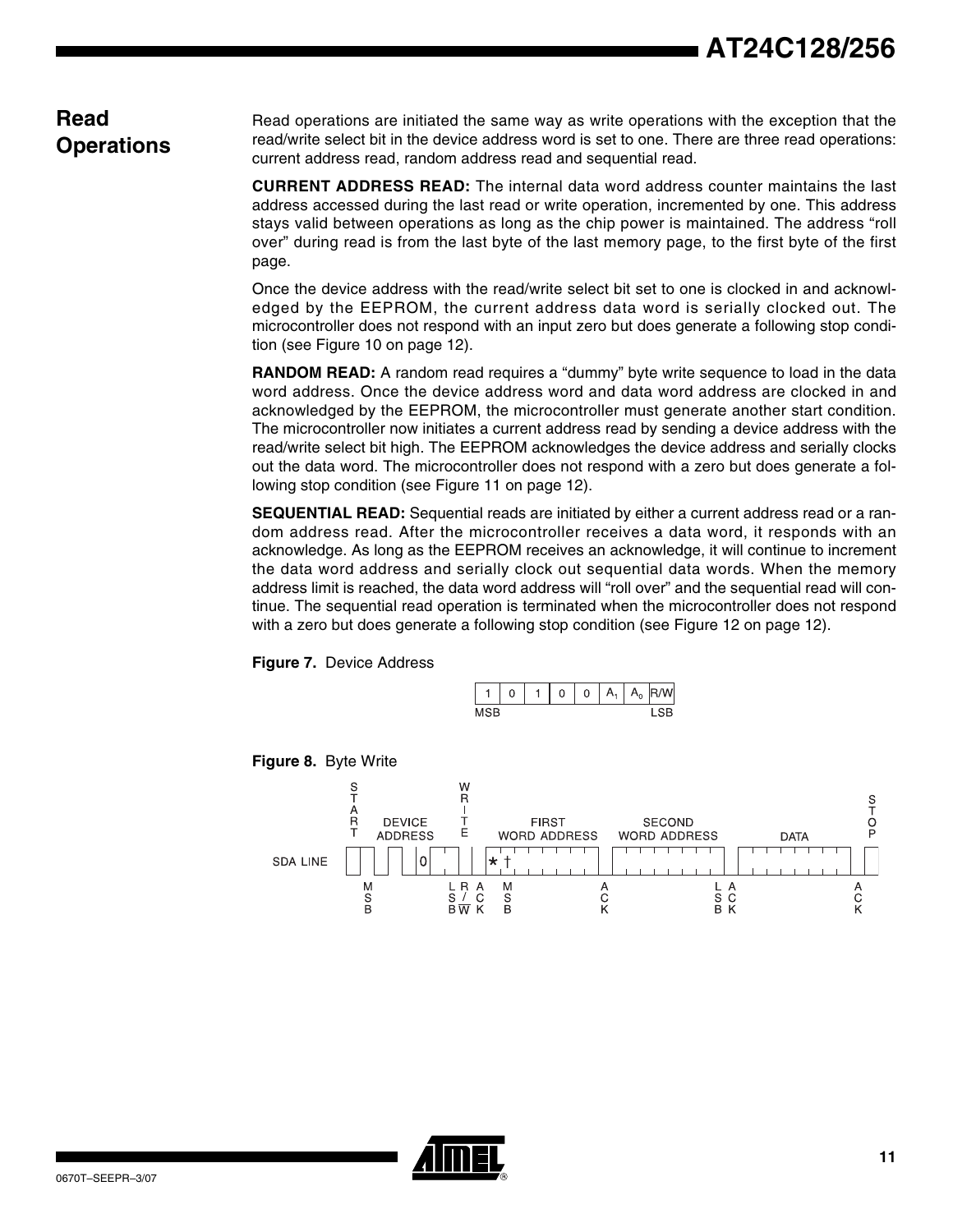

<span id="page-11-0"></span>

Notes: (\* = DON'T CARE bit) († = DON'T CARE bit for the 128K)

<span id="page-11-1"></span>**Figure 10.** Current Address Read



<span id="page-11-2"></span>**Figure 11.** Random Read



<span id="page-11-3"></span>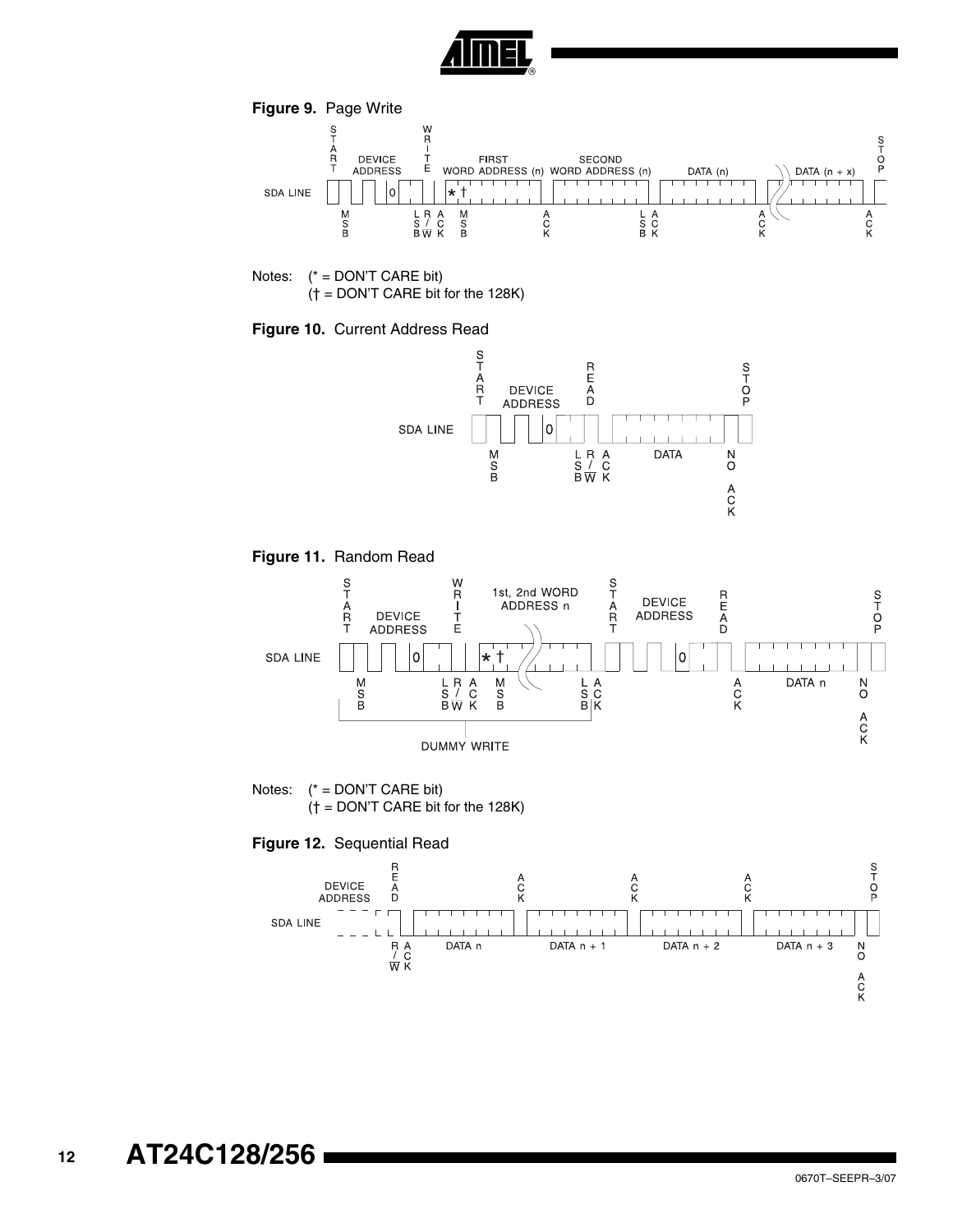## **AT24C128 Ordering Information(1)**

| <b>Ordering Code</b>              | Package         | <b>Operation Range</b>                              |
|-----------------------------------|-----------------|-----------------------------------------------------|
| AT24C128-10PU-2.7 <sup>(2)</sup>  | 8P3             |                                                     |
| AT24C128-10PU-1.8(2)              | 8P3             |                                                     |
| AT24C128N-10SU-2.7 <sup>(2)</sup> | 8S1             |                                                     |
| AT24C128N-10SU-1.8 <sup>(2)</sup> | 8S1             |                                                     |
| AT24C128W-10SU-2.7 <sup>(2)</sup> | 8S <sub>2</sub> | Lead-free/Halogen-free/                             |
| AT24C128W-10SU-1.8 <sup>(2)</sup> | 8S <sub>2</sub> | <b>Industrial Temperature</b>                       |
| AT24C128-10TU-2.7(2)              | 8A2             | $(-40^{\circ} \text{C}$ to 85°C)                    |
| AT24C128-10TU-1.8(2)              | 8A2             |                                                     |
| AT24C128U2-10UU-1.8(2)            | 8U2-1           |                                                     |
| AT24C128Y1-10YU-1.8(2)            | 8Y1             |                                                     |
| AT24C128Y4-10YU-1.8(2)            | 8Y4             |                                                     |
| AT24C128-W1.8-11(3)               | Die Sale        | Industrial Temperature                              |
|                                   |                 | $(-40^{\circ} \text{C}$ to 85 $^{\circ} \text{C}$ ) |

Notes: 1. This device is not recommended for new design. Please refer to AT24C128B datasheet. For 2.7V devices used in the 4.5V to 5.5V range, please refer to performance values in the AC and DC characteristics tables.

2. "U" designates Green package + RoHS compliant.

3. Available in waffle pack and wafer form; order as SL788 for wafer form. Bumped die available upon request. Please contact Serial EEPROM Marketing.

| <b>Package Type</b> |                                                                                           |  |
|---------------------|-------------------------------------------------------------------------------------------|--|
| 8P3                 | 8-lead, 0.300" Wide, Plastic Dual Inline Package (PDIP)                                   |  |
| <b>8S1</b>          | 8-lead, 0.150" Wide, Plastic Gull Wing Small Outline Package (JEDEC SOIC)                 |  |
| <b>8S2</b>          | 8-lead, 0.200" Wide, Plastic Gull Wing Small Outline Package (EIAJ SOIC)                  |  |
| 8U2-1               | 8-ball, die Ball Grid Array Package (dBGA2)                                               |  |
| 8Y1                 | 8-lead, 4.90 mm x 3.00 mm Body, Dual Footprint, Non-leaded, Miniature Array Package (MAP) |  |
| 8Y4                 | 8-lead, 6.00 mm x 4.90 mm Body, Dual Footprint, Non-leaded, Small Array Package (SAP)     |  |
| <b>8A2</b>          | 8-lead, 4.4 mm Body, Plastic Thin Shrink Small Outline Package (TSSOP)                    |  |
| <b>Options</b>      |                                                                                           |  |
| $-2.7$              | Low-voltage $(2.7V)$ to 5.5V)                                                             |  |
| $-1.8$              | Low-voltage $(1.8V)$ to $3.6V$ )                                                          |  |

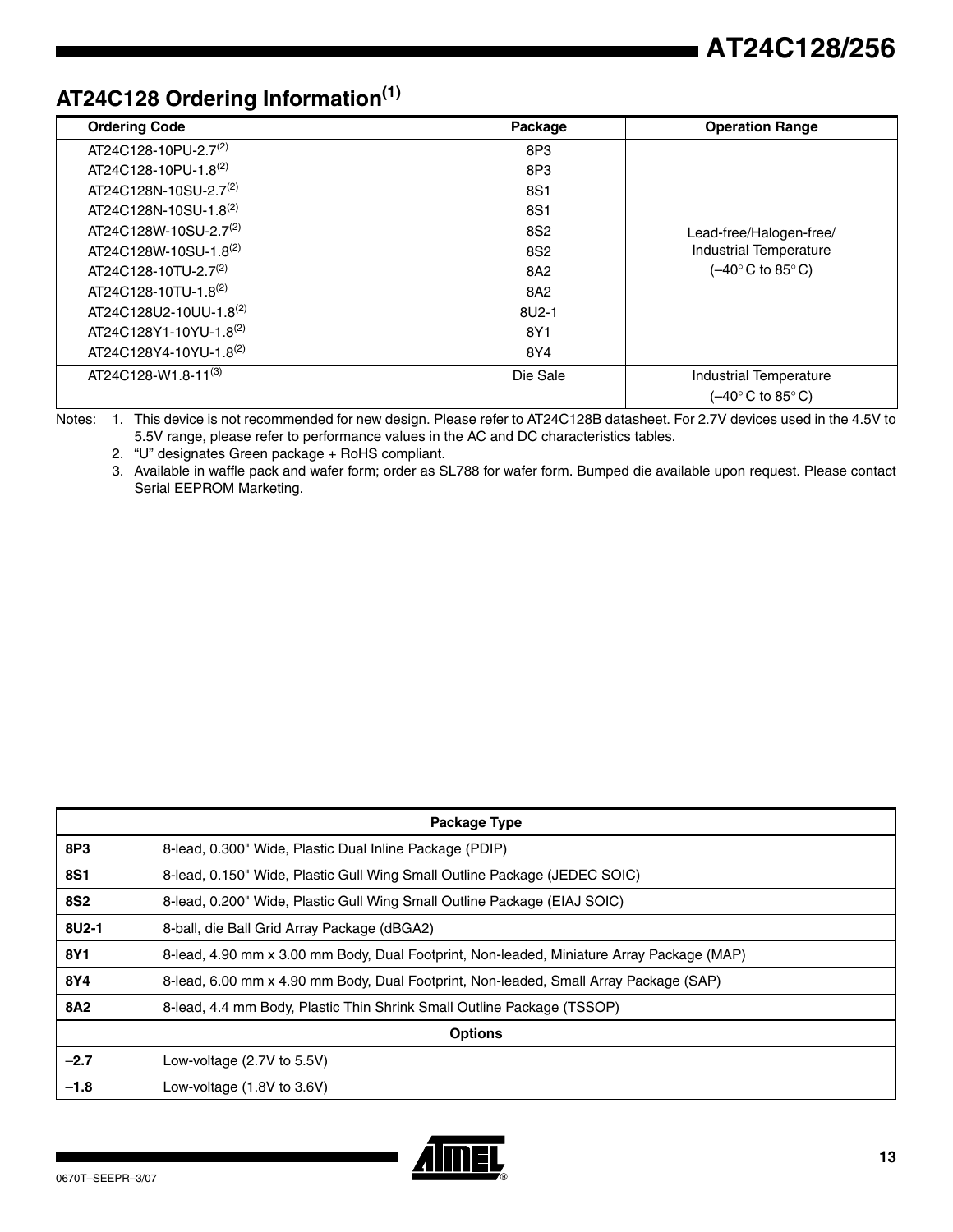

## **AT24C256 Ordering Information(1)**

| <b>Ordering Code</b>              | Package         | <b>Operation Range</b>           |
|-----------------------------------|-----------------|----------------------------------|
| AT24C256-10PU-2.7 <sup>(2)</sup>  | 8P3             |                                  |
| AT24C256-10PU-1.8(2)              | 8P3             |                                  |
| AT24C256N-10SU-2.7 <sup>(2)</sup> | 8S1             |                                  |
| AT24C256N-10SU-1.8 <sup>(2)</sup> | 8S1             |                                  |
| AT24C256W-10SU-2.7 <sup>(2)</sup> | 8S <sub>2</sub> | Lead-free/Halogen-free/          |
| AT24C256W-10SU-1.8(2)             | 8S <sub>2</sub> | <b>Industrial Temperature</b>    |
| AT24C256-10TU-2.7 <sup>(2)</sup>  | 8A2             | $(-40^{\circ} \text{C}$ to 85°C) |
| AT24C256-10TU-1.8(2)              | 8A2             |                                  |
| AT24C256U2-10UU-1.8(2)            | 8U2-1           |                                  |
| AT24C256Y1-10YU-1.8(2)            | 8Y1             |                                  |
| AT24C256Y4-10YU-1.8(2)            | 8Y4             |                                  |
| AT24C256-W1.8-11(3)               | Die Sale        | Industrial Temperature           |
|                                   |                 | (–40° C to 85° C)                |

Notes: 1. This device is not recommended for new design. Please refer to AT24C256B datasheet. For 2.7V devices used in the 4.5V to 5.5V range, please refer to performance values in the AC and DC characteristics tables.

2. "U" designates Green Package + RoHS compliant.

3. Available in waffle pack and wafer form; order as SL788 for wafer form. Bumped die available upon request. Please contact Serial EEPROM Marketing.

| <b>Package Type</b> |                                                                                           |  |
|---------------------|-------------------------------------------------------------------------------------------|--|
| 8P3                 | 8-lead, 0.300" Wide, Plastic Dual Inline Package (PDIP)                                   |  |
| <b>8S1</b>          | 8-lead, 0.150" Wide, Plastic Gull Wing Small Outline Package (JEDEC SOIC)                 |  |
| <b>8S2</b>          | 8-lead, 0.200" Wide, Plastic Gull Wing Small Outline Package (EIAJ SOIC)                  |  |
| $8U2-1$             | 8-ball, die Ball Grid Array Package (dBGA2)                                               |  |
| 8Y1                 | 8-lead, 4.90 mm x 3.00 mm Body, Dual Footprint, Non-leaded, Miniature Array Package (MAP) |  |
| 8Y4                 | 8-lead, 6.00 mm x 4.90 mm Body, Dual Footprint, Non-leaded, Small Array Package (SAP)     |  |
| <b>8A2</b>          | 8-lead, 4.4 mm Body, Plastic Thin Shrink Small Outline Package (TSSOP)                    |  |
| <b>Options</b>      |                                                                                           |  |
| $-2.7$              | Low-voltage $(2.7V)$ to 5.5V)                                                             |  |
| $-1.8$              | Low-voltage $(1.8V)$ to $3.6V$ )                                                          |  |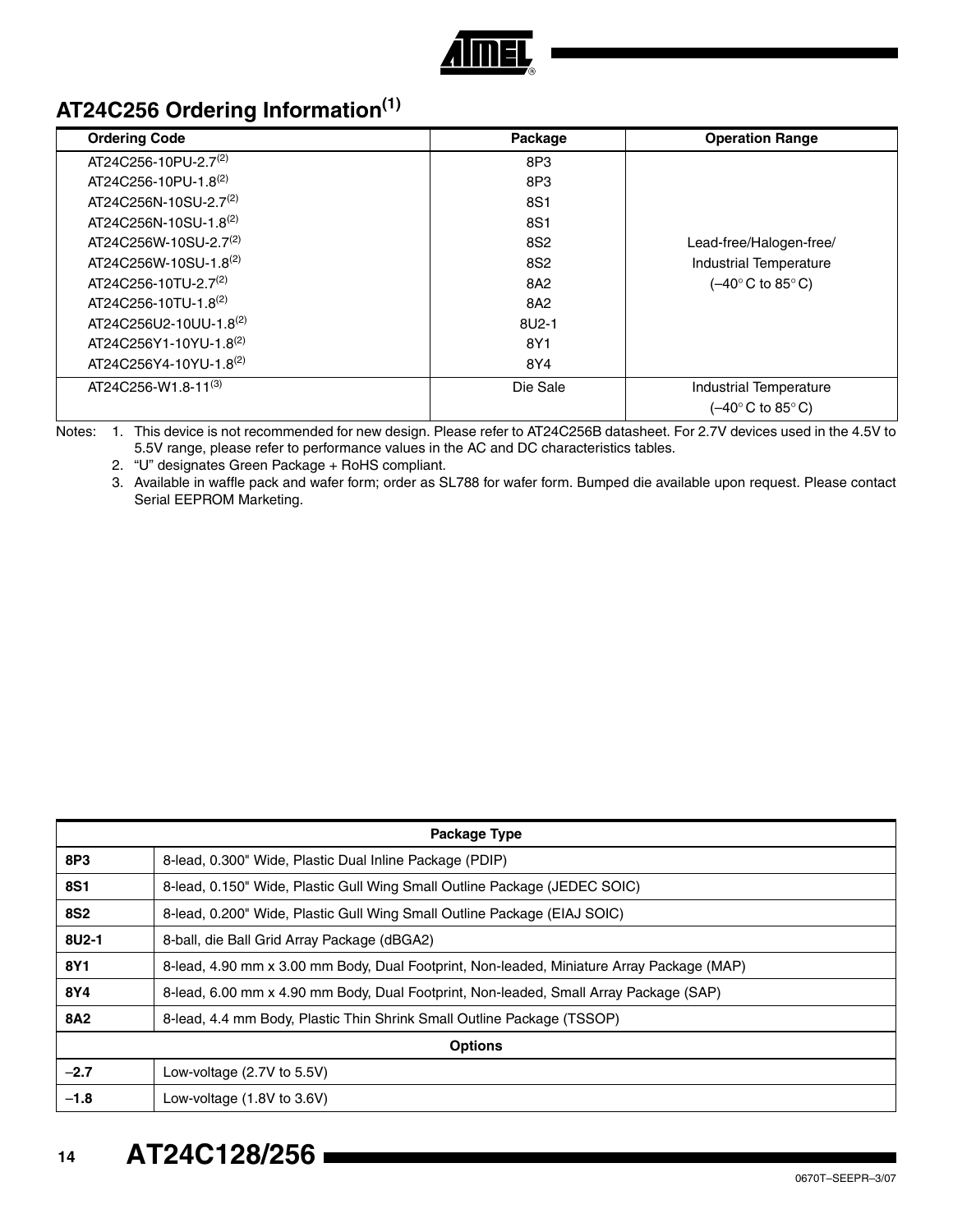## **Packaging Information**

### **8P3 – PDIP**



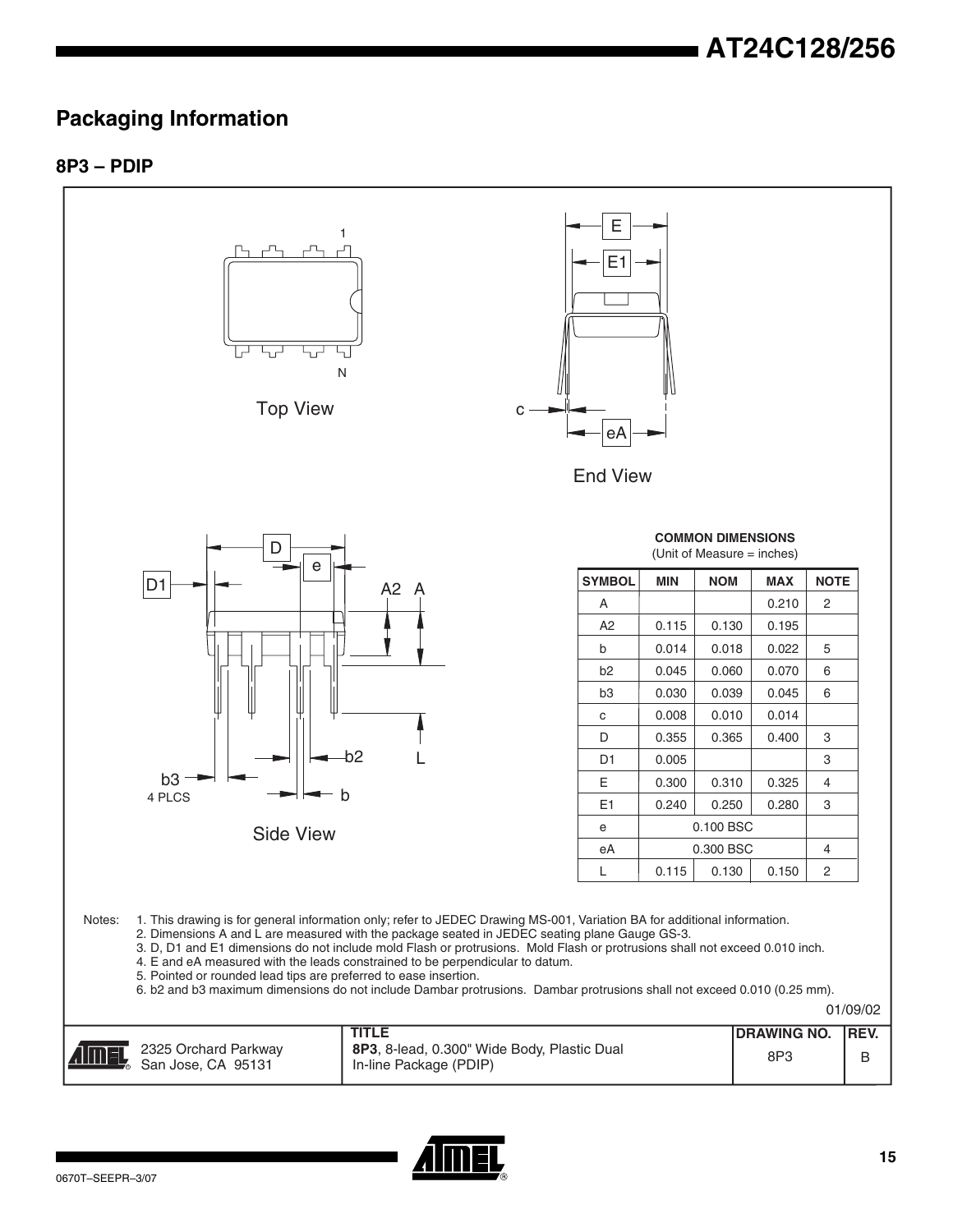

### **8S1 – JEDEC SOIC**

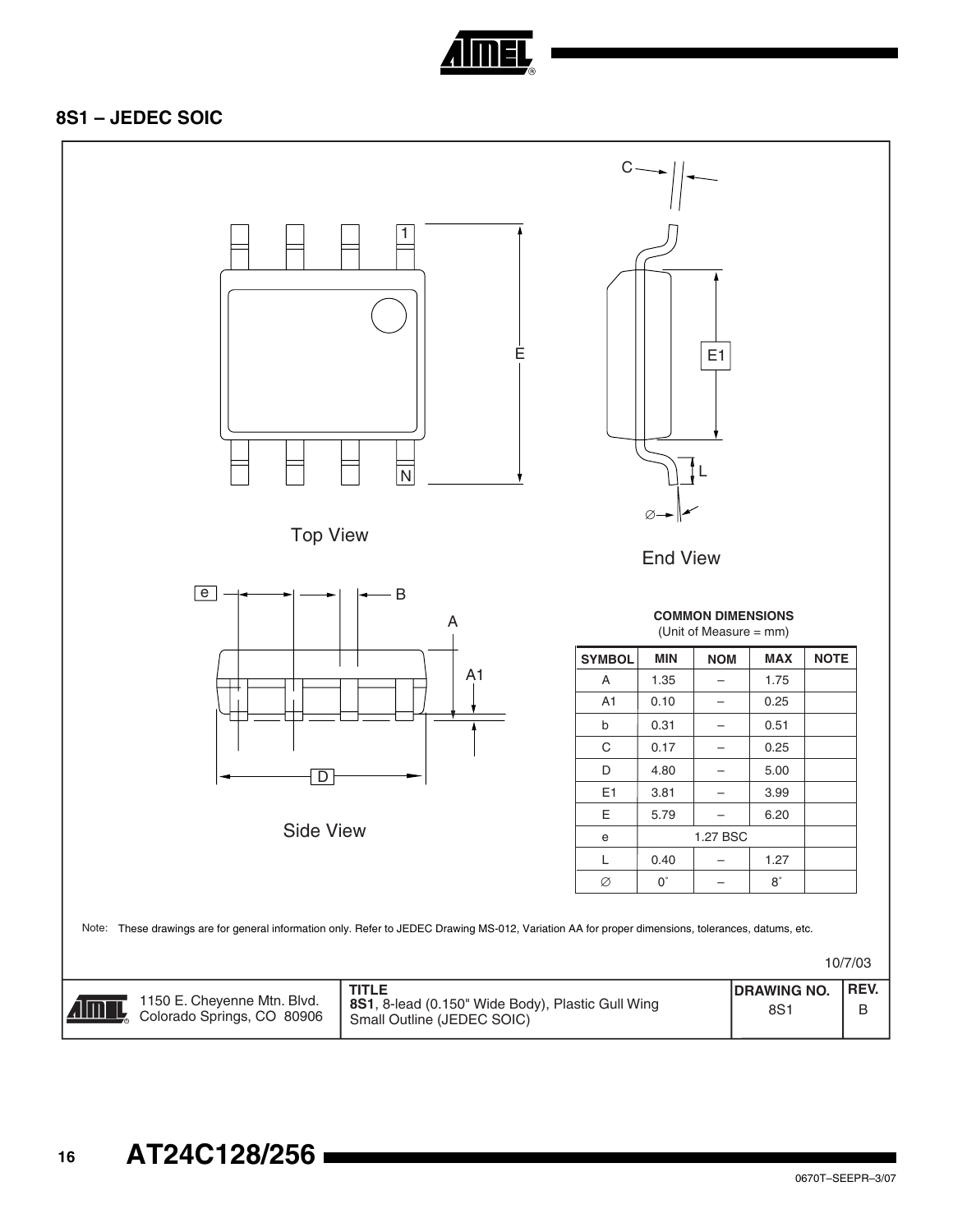## **AT24C128/256**

### **8S2 – EIAJ SOIC**



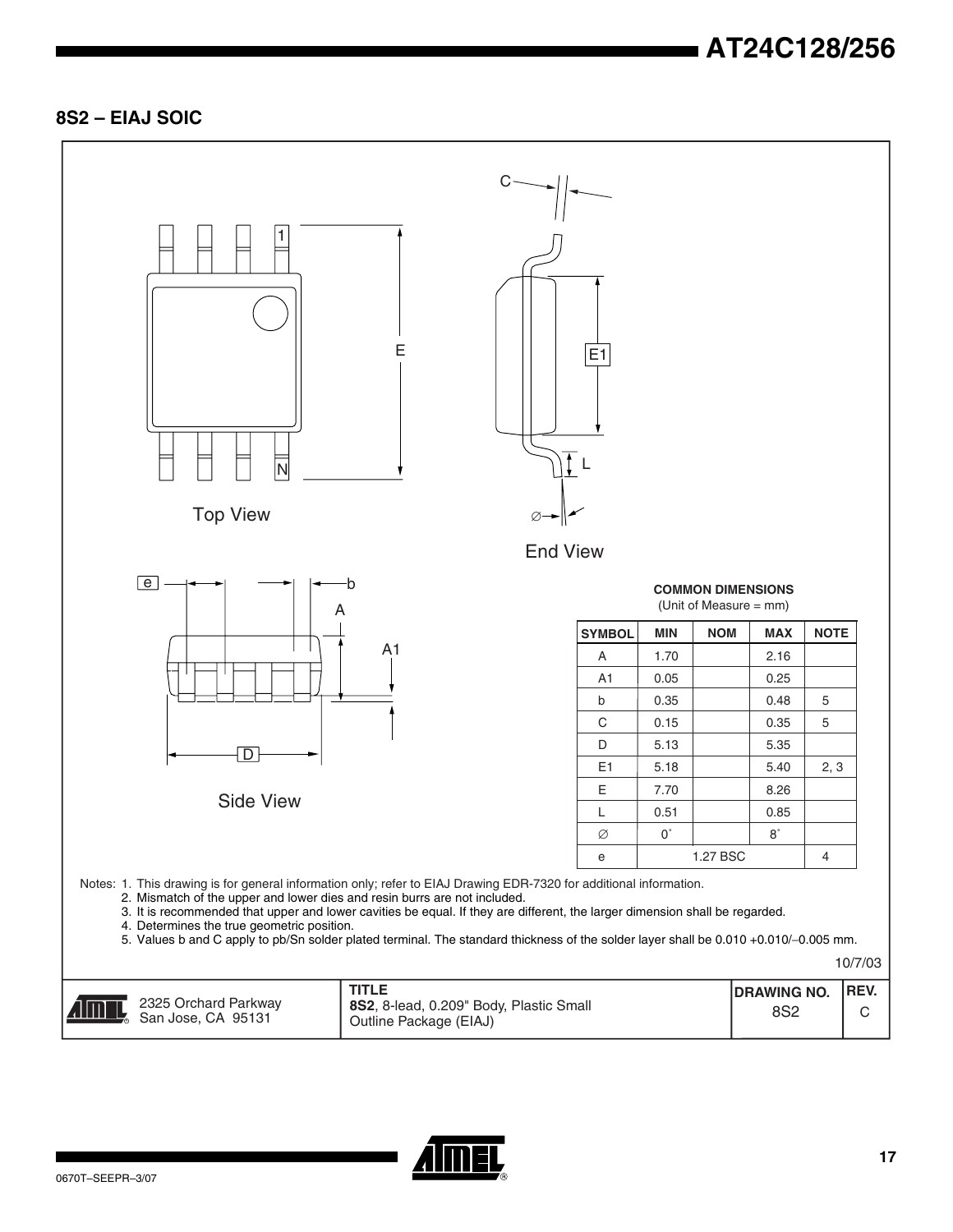

### **8U2-1 – dBGA2**

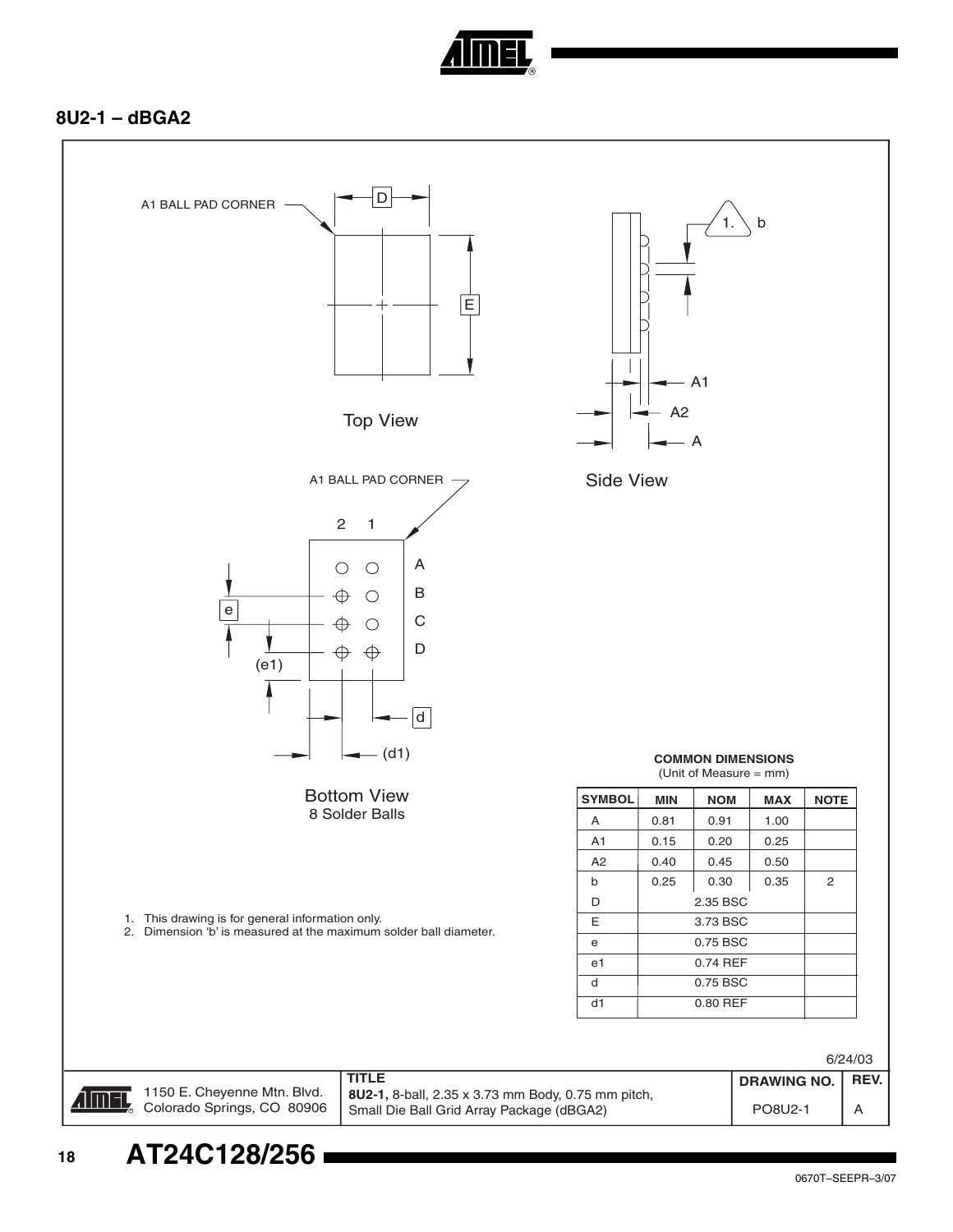



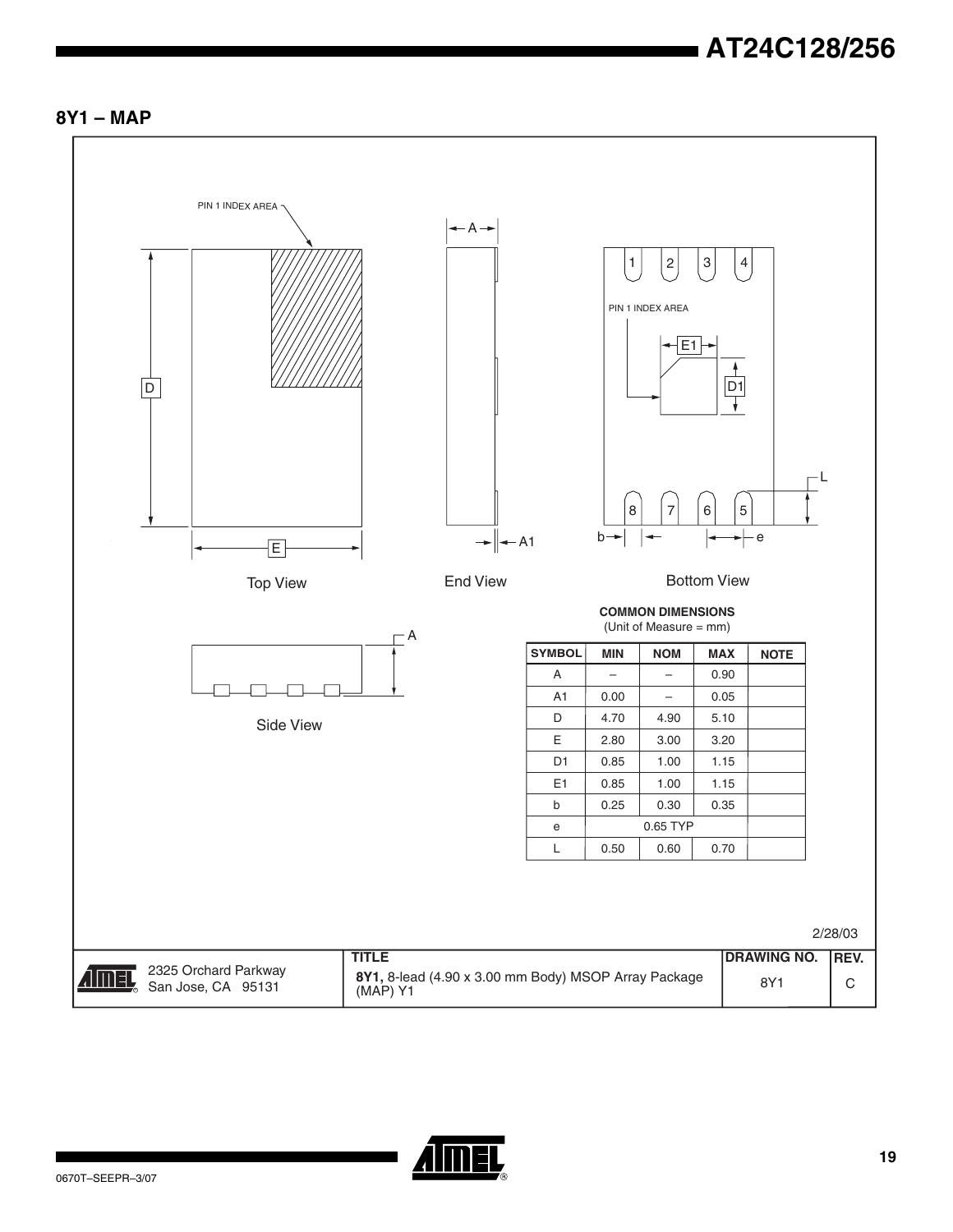## **AT24C128/256**

### **8Y4 – SAP**



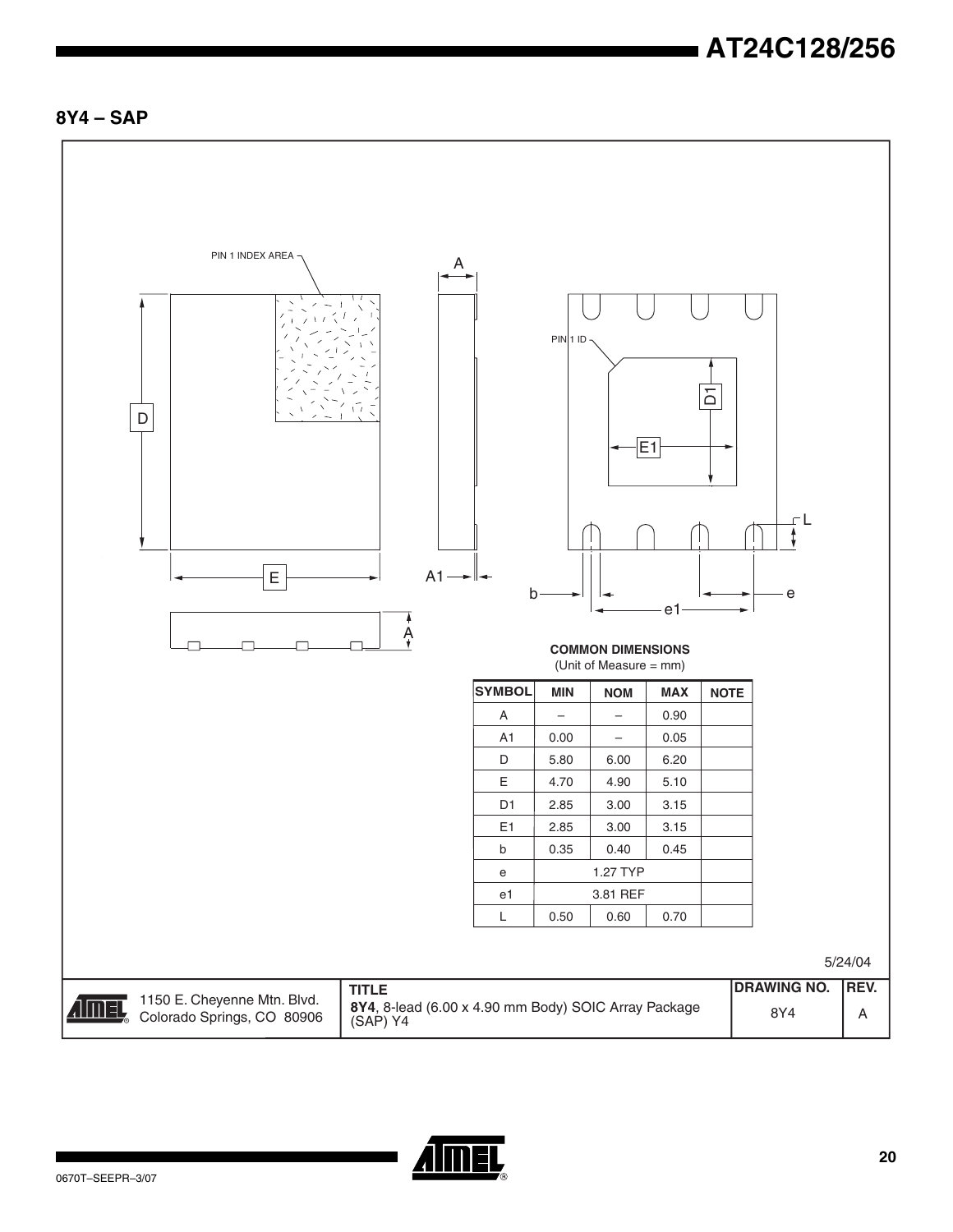### **8A2 – TSSOP**



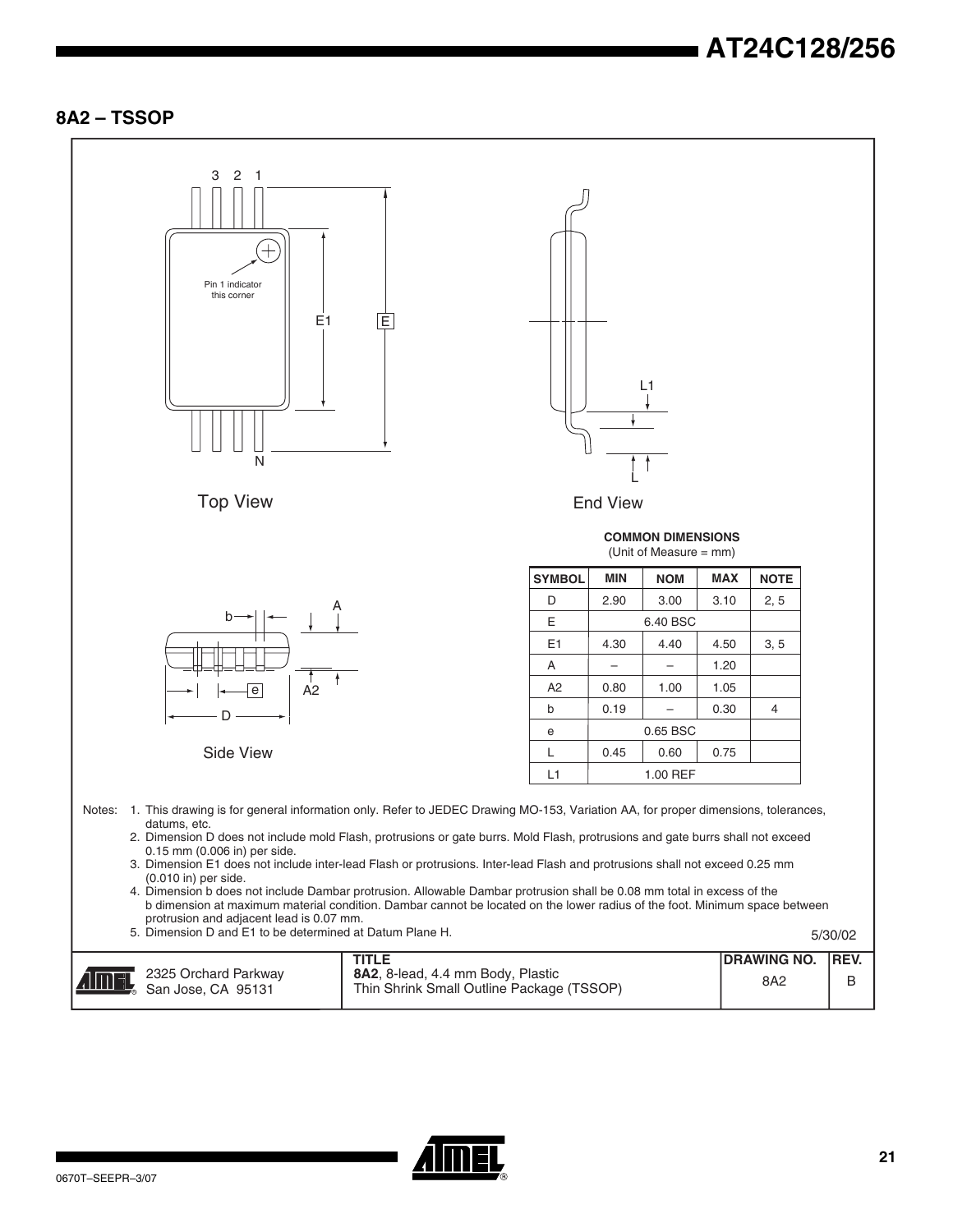

## **Revision History**

| Doc. Rev. | <b>Date</b> | <b>Comments</b>                                                                                                                                                |
|-----------|-------------|----------------------------------------------------------------------------------------------------------------------------------------------------------------|
| 0670T     | 3/2007      | Added note 'Not recommended for new design' to AT24C128                                                                                                        |
| 0670S     | 5/2006      | Implemented Revision History page; Added Note 1 "Not<br>recommended for new design; please refer to AT24C256B<br>datasheet" to AT24C256 part on Pages 1 and 14 |